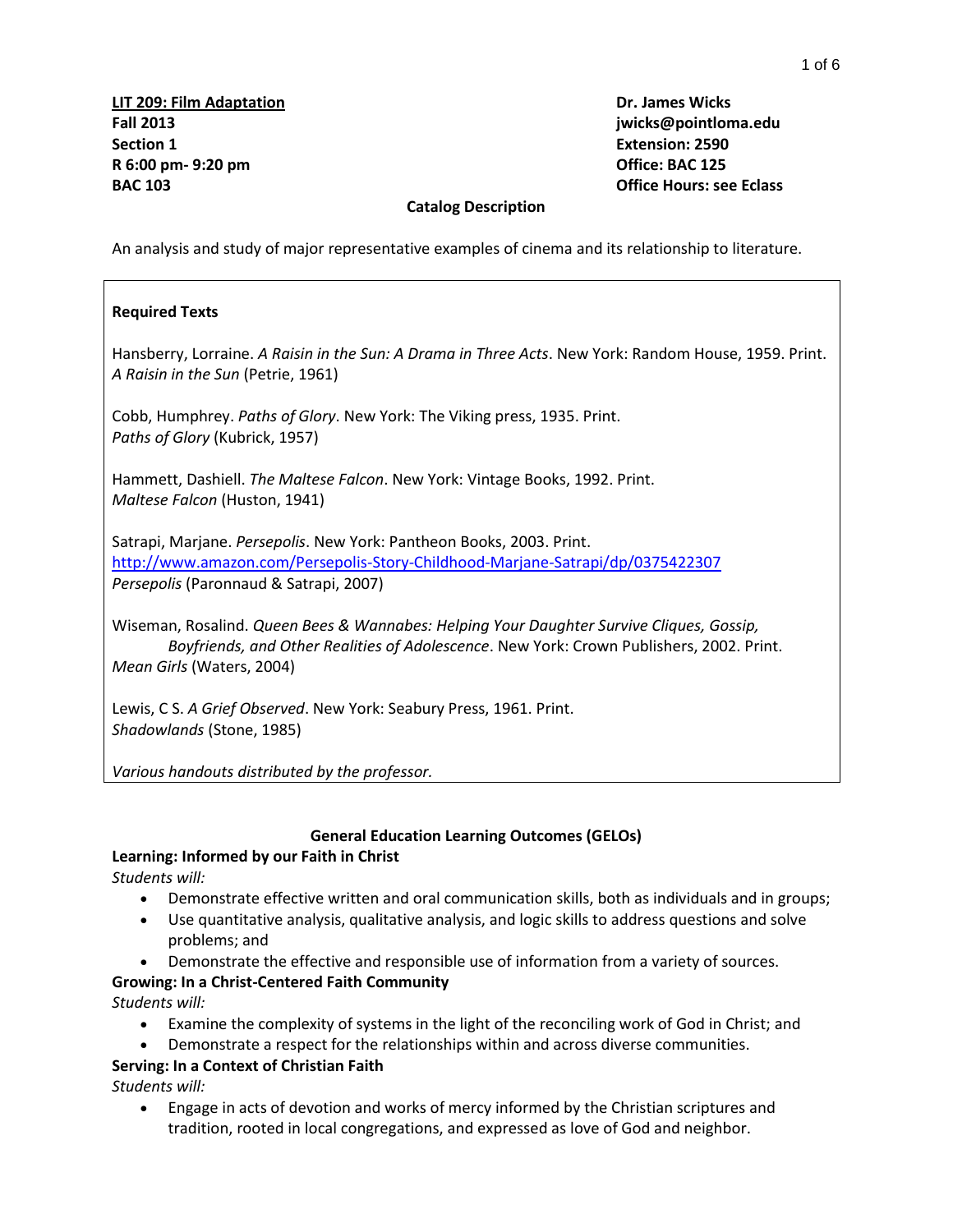## **Course Learning Outcomes**

## *Students will be able to:*

- 1. Closely read (comprehension, analysis) and critically analyze (analysis) texts in their original languages and/or in translation.
- 2. Recall (knowledge), identify (knowledge), and use (**application**) fundamental concepts of literary study to read and discuss texts
	- a. Standard literary terminology
	- b. Modes/genres of literature
	- c. Elements of literary genres
	- d. Literary periods (dates, writers, characteristics, and important developments)
	- e. Extra-literary research
- 3. Connect (synthesis,) the works with their own lives and with the social, cultural, and historical contexts of the works and their authors.

## **Course Policies and Requirements**

**Attendance:** *Attendance is required. Missing class for other than medical emergencies or excused absences will affect your grade, as per the University Catalog. Repeated tardiness or leaving class will also lower your grade*. The LJML department statement reads: "Regular and punctual attendance at all classes is considered essential to optimum academic achievement. If the student is absent from more than 10 percent of class meetings, the faculty member has the option of filing a written report which may result in de-enrollment. If the absences exceed 20 percent, the student may be de-enrolled without notice. If the date of de-enrollment is past the last date to withdraw from a class, the student will be assigned a grade of W or WF consistent with university policy in the grading section of the catalog. See Academic Policies in the undergrad student catalog."

**Class Preparation:** All assignments must be completed prior to the assigned due date and time. Some assignments will be discussed in class while others will be completed individually but not discussed.

**Class Participation:** *Regular* contributions to class discussion are expected, including but not restricted to discussions of weekly readings, related experiential exercises, and open dialogue. Despite the size of the class, I want everyone to feel compelled to share their thoughts on assigned readings. Enthusiastic and responsible participation in assigned group projects (in-class and outside of class) is expected of all.

**Late Paper Policy:** Be sure to hand in your assignment on time, or make a prior arrangement to submit the assignment before the assigned due date. Otherwise, a late submission will be penalized by one letter grade if handed in after the due date and time, and by an additional letter grade for each day late following the assignment due date. Unless pre-arranged, assignments more than a week late will not be graded.

**E-Mail:** Please use e-mail for simple, logistical questions or clarifications. Write: "LIT 209" in the subject line. Allow 24 hours/ 1 business day for a reply.

**Cell phones and computers:** may be used for classroom related activities. No texting.

**Public Discourse:** Much of the work we will do in this class is cooperative, by nature of the class discussions and general feedback given to written work and/projects; thus you should think of all your writing and speaking for and in class as public, not private, discourse. By continuing in this class, you acknowledge that your work will be viewed by others in the class.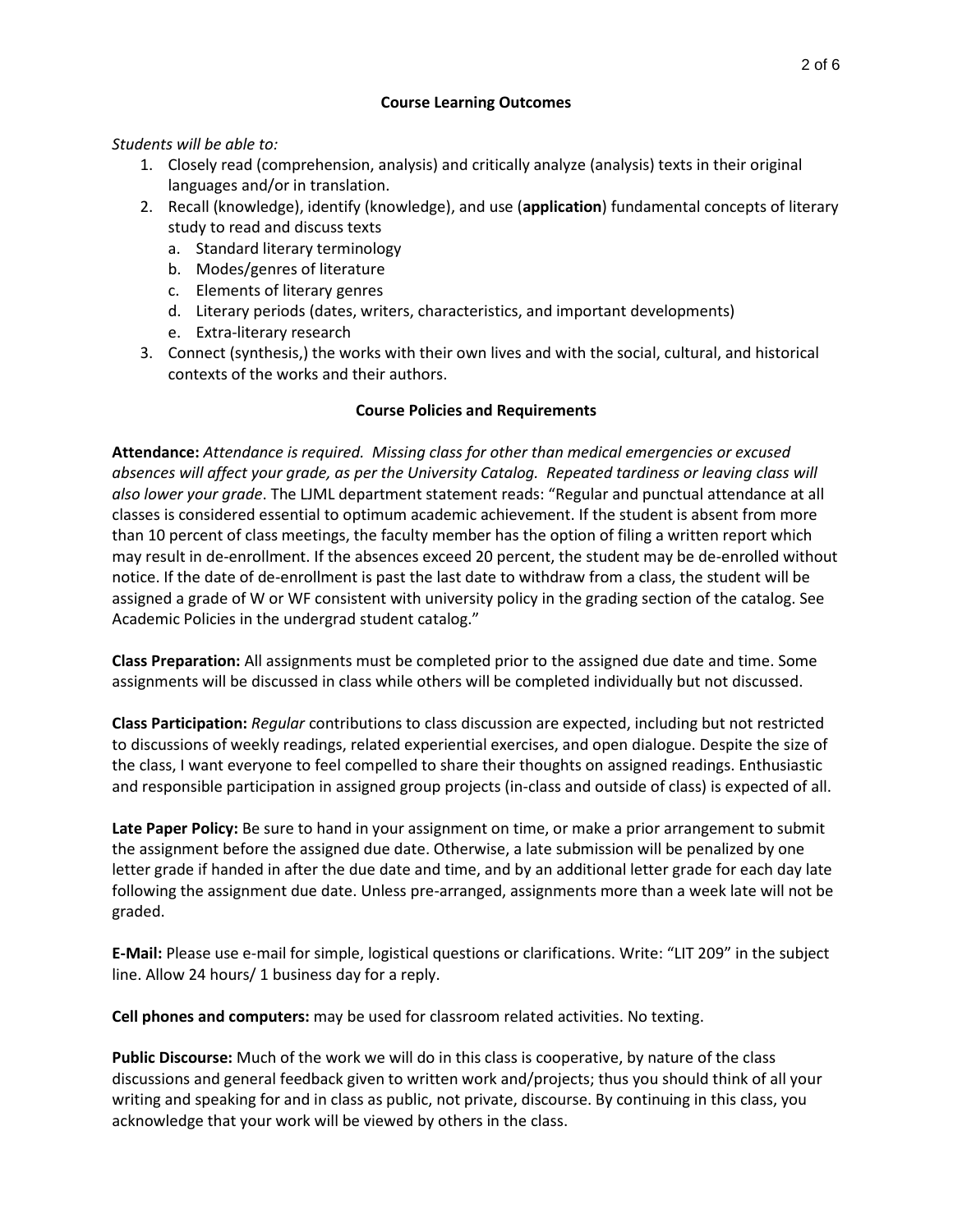**Inclusive Language:** *Because the Literature, Journalism, and Modern Language department recognizes the power of language, all public language used in this course, including written and spoken discourse, will be inclusive. This standard is outlined by all major academic style guides, including MLA, APA, and Chicago, and is the norm in university-level work.* These academic style guides provide background information and good examples of how to maintain non-sexist language use in your writing.

#### **Academic Accommodations and Academic Honesty/ Policy on Plagiarism**

[http://catalog.pointloma.edu/content.php?catoid=10&navoid=1000#Academic\\_Honesty](http://catalog.pointloma.edu/content.php?catoid=10&navoid=1000#Academic_Honesty)

#### **Eclass**

You may have heard that PLNU is piloting a new LMS (Canvas). This LMS will only be used in some courses. For this course, you will be logging into **Eclass** to access our online materials. To do so:

- 1. Please use **Firefox** as your browser.
- 2. Go to [https://eclass.pointloma.edu.](https://eclass.pointloma.edu/)
- 3. Create a shortcut or bookmark to this site.
- 4. Log in with your PLNU username and password.

**Final Examination:** *The published time for the final examination is one of the considerations when enrolling for a course. Students are expected to arrange their personal affairs to fit the examination schedule.* The official statement reads: "Successful completion of this class requires taking the final examination on its scheduled day. The final examination schedule is posted on the Class Schedules site. No requests for early examinations or alternative days will be approved. In the rare case that a student is scheduled for more than three (3) final examinations on the same day, the student is authorized to contact each professor in order to work out an alternate time for one of those examinations. Department chairs/school deans and college deans need not be involved in the process of making this

#### **Grading Scale**

| 94-100 | A  |
|--------|----|
| 90-93  | А- |
| 88-89  | B+ |
| 84-87  | R  |
| 80-83  | B- |
| 78-79  | C+ |
| 74-77  | C  |
| 70-73  | C- |
| 60-69  | D  |
| 0-59   | F  |
|        |    |

#### **Grading**

10% class participation: contribute to class discussion and complete unannounced assignments

- 24% literature responses
- 24% film responses
- 12% film terms
- 10% midterm examination
- 20% final examination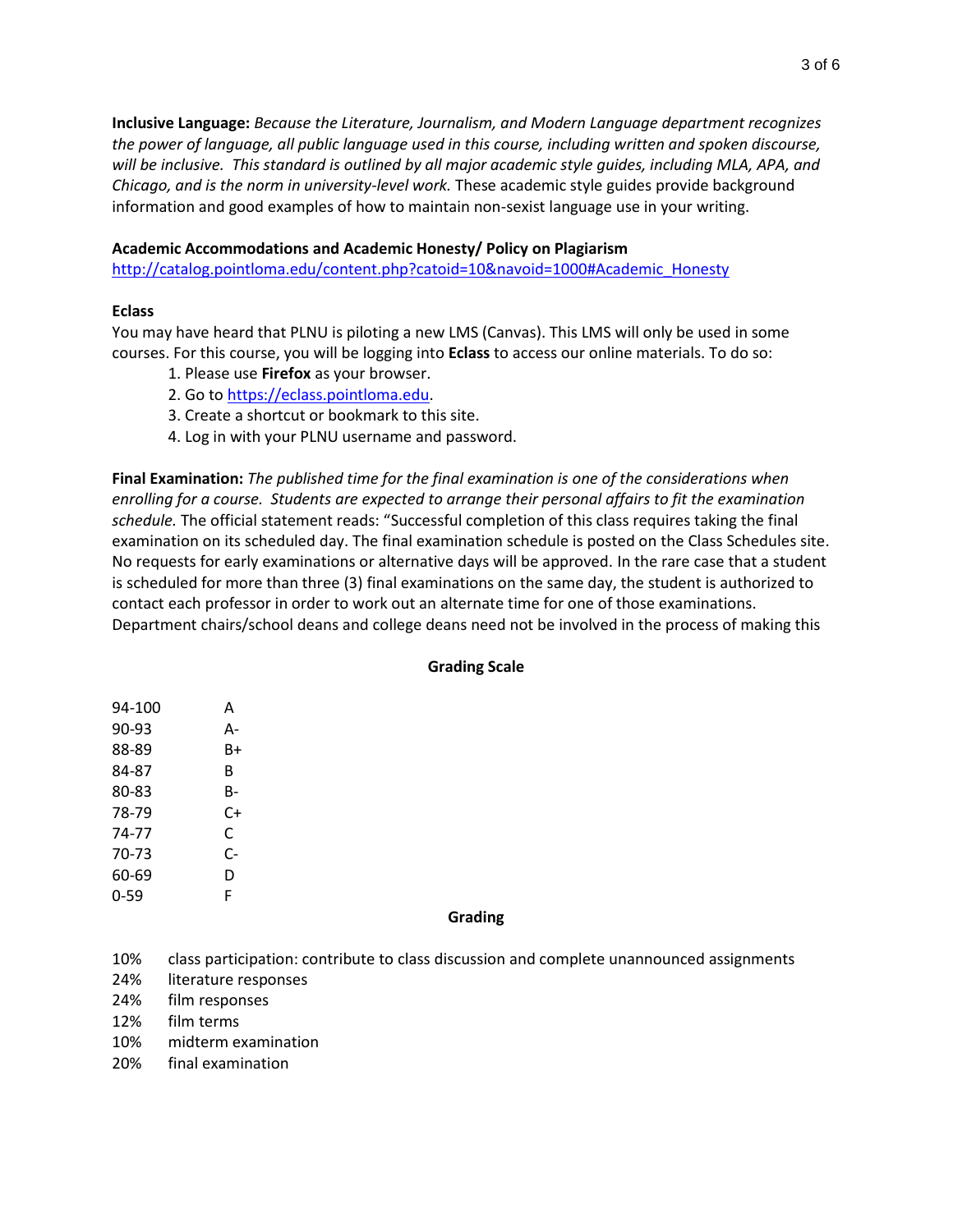**Assignment Descriptions: All Eclass assignments must be submitted to Eclass 12pm noon on assigned due date.** 

**Paper Format**: Papers must be written in MLA Style. Papers must be typed and double-spaced. Submit assignments in black ink on 8.5"x11" white paper. Use a non-decorative 12-point font, such as Times New Roman, and use 1" margins, .75" at the bottom. Do not include title pages. Include page numbers. Use the MLA website or current MLA style guide for style, grammar, format and citation issues.

#### **Literature Responses // write 6, 4 points each**

**Objective:** Type your response to five (5) questions regarding the assigned reading.

**Form:** The total word count must be 700-800 words (yes: including the questions). Cite page numbers from our text to support your point of view. No outside sources.

#### **Film Responses // write 6, 4 points each**

**Objective:** Type your response to the assigned film in the following way: first, rate and describe the film on a scale of 1-10 (10 being the best, 1 being the worst) and second, rate and describe the quality of the adaptation on a scale from 1-10 by comparing and contrasting the differences between the literary text and filmic text.

**Form:** Use template on Eclass. 525-700 words. Word count strictly enforced. No outside sources.

#### **Film Terms // write 6, 2 points each**

**Objective:** Provide definitions for assigned terms.

**Form:** Use template on Eclass. Formally cite outside sources with an MLA works cited page.

#### **Midterm Examination**

**Objective:** Use relevant examples from the lectures, readings, and films to respond to questions that take into account the content of the course.

**Form:** *Outside of class*, closed-note/book examination includes one section of film terminology, and one section including essay questions.

#### **Final Examination**

**Objective:** Use relevant examples from the lectures, readings, and films to respond to questions that take into account the content of the course.

**Form:** In-class, comprehensive, closed-note/book examination includes one section of film terminology, and one section including essay questions.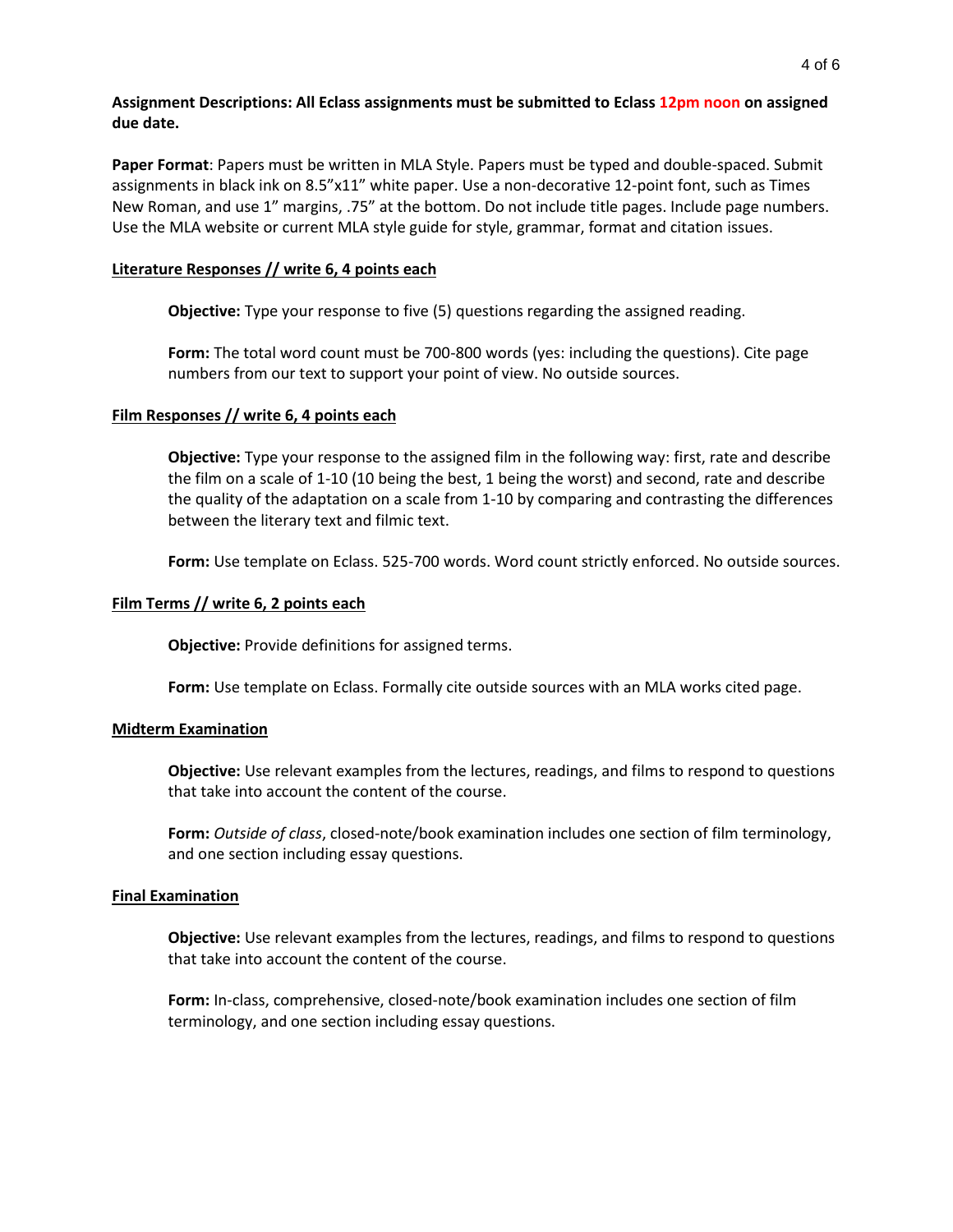## **Evaluation of Papers and Quiz/ Exam/ Essay Questions**

The following questions will be considered when papers are evaluated and graded. All questions may not be relevant to each assignment.

- Does the paper fulfill the assignment objective?
- Does the paper make an argument?
- Is the claim clear and plausible? Is it stated and contextualized effectively?
- Is there sufficient and relevant evidence to ground the claim?
- Does the paper effectively select and use material from the course readings to support and validate the analysis? Does it summarize, paraphrase, and quote effectively?
- Does the paper use all relevant details from the readings both to support the claim and to provide a context for the case being made? Does it ignore material that should be taken into account?
- Does the paper demonstrate an awareness of how the argument being proposed fits into the larger set of claims made about the topic in our course readings?
- Does the paper work through the complexities of the material (as opposed to oversimplifying or overgeneralizing)?
- Is the paper well organized?
- Does it cite material from the sources using MLA documentation style?
- Are there sentence structure problems or grammatical errors that interfere with the meaning?

## **Evaluation Standards**

• An "A" essay demonstrates excellent work. It has something to say and says it well. It develops its argument clearly and consistently, demonstrating a complex understanding of the assignment, and does so using varied sentence structure. It often rises above other essays with particular instances of creative or analytical sophistication. There may be only minor and/or occasional grammatical errors.

• A "B" essay demonstrates good work. It establishes a clear claim and pursues it consistently, demonstrating a good understanding of the assignment. There may be some mechanical difficulties, but not so many as to impair the clear development of the main argument. While a "B" essay is in many ways successful, it lacks the originality and/or sophistication of an "A" essay.

• A "C" essay demonstrates adequate work. It establishes an adequate grasp of the assignment and argues a central claim. In addition, the argument may rely on unsupported generalizations or insufficiently developed ideas. It may also contain grammatical errors.

• Work that earns a grade of "D" or "F" is often characterized by the following problems: it fails to demonstrate an adequate understanding of the assignment; it fails to articulate an adequate argument; and/or it contains significant grammatical problems.